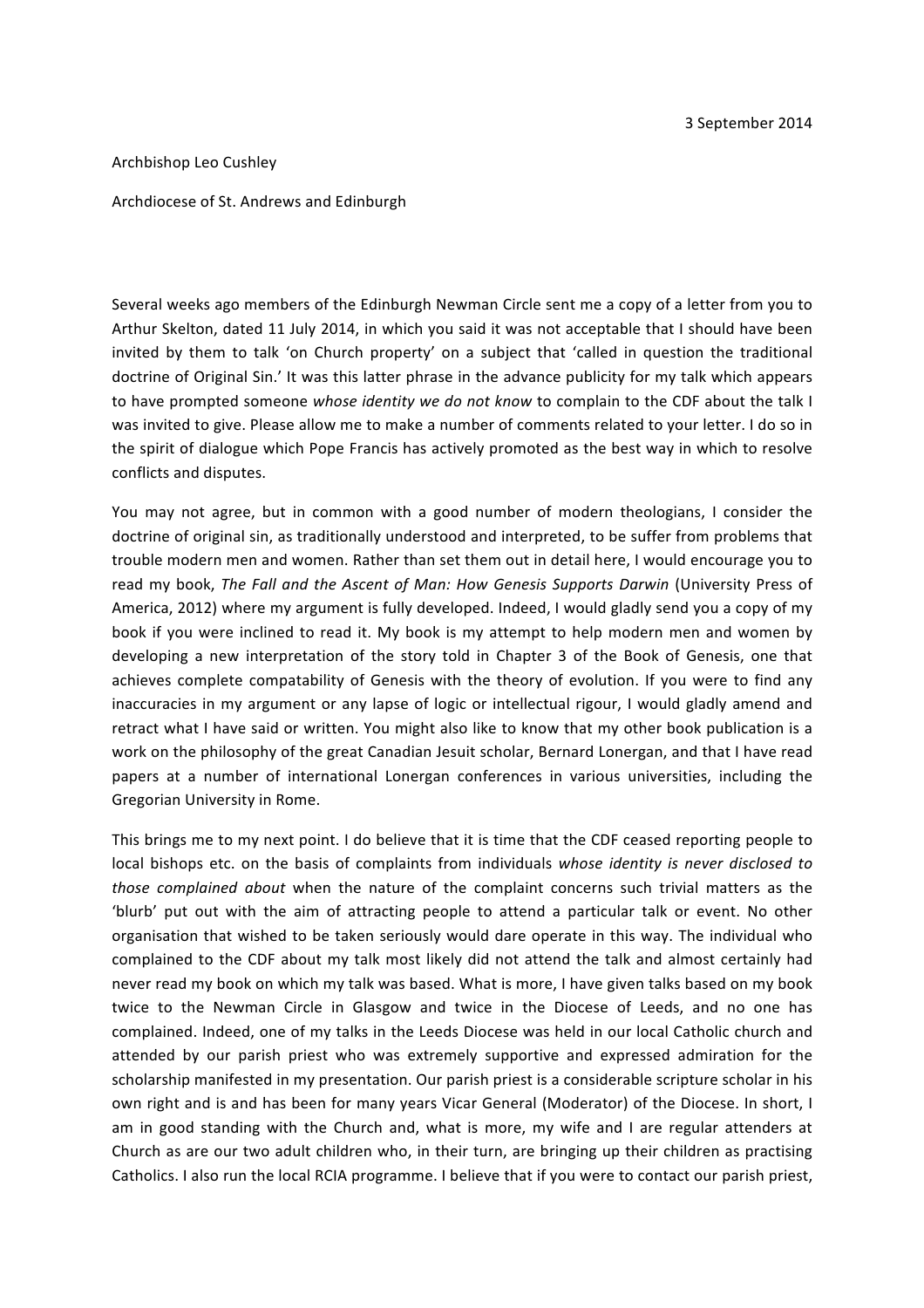Mgr Kieran Heskin (01943 607690), he would speak in my defence. If this practice of the CDF's is bad enough in my case, it is even more reprehensible and, frankly, ridiculous in the case of Tina Beattie, a highly respected theologian with an international reputation. But I think that Tina Beattie is best placed to provide her own robust self-defence.

You see, your Grace, I believe that we are entering the age of the laity, as the late Cardinal Winning said back in the 1990s, and that the educated laity in particular, such as those who take the trouble to attend evening meetings at the Newman, need to deepen their faith so that they can rebut the arguments and objections put to them by many of those they meet and often work with in today's highly secular society. It is no longer good enough to recite the answers of the old Penny Catechism; today's educated lay men and women want something more. Indeed, we have raised our own two children in such a way that they are capable of defending their religious practice to the surprise of many of their peers. There must be room for 'fides quaerens intellectum', of helping today's lay men and women to achieve a deeper and more mature understanding of their faith and this was the task I believed myself to be performing in giving my talk to the Newman Edinburgh Circle. Incidentally, my talk touched on many issues other than original sin, such as (affirming) the divinity of Christ, the Trinity, the differences between Christianity and Islam as well as differences between Western Christianity and the Orthodox Church. Given the enthusiasm with which it was received by the Newman audience, I am confident that if you put to them the question as to whether they found my talk confirmed them or undermined them in their faith, they would respond that it confirmed them. I found their response most encouraging.

I do not believe that the late Cardinal Tom Winning, whom I knew quite well, would ever have acted so precipitately on the mere whim or say-so of the CDF. And what is the point of Cardinal Vincent Nichols encouraging the laity to acquire a deeper understanding of their faith in order to withstand the attacks of modern secularists, as he recently did, if, when they attempt to do so, they encounter the kind of negative attitude reflected in your letter to the Edinburgh Newman? The Newman Association in our country takes its name from the great nineteenth century cardinal who was a major influence at Vatican II. And it was Newman who wrote, in his *Letter to the Duke of Norfolk*, that the early Christian dogmas were the result of 'the collision of Catholic intellects with Catholic intellects' and who complained that the centralisation of power in his time had led to individual thinkers 'being brought into an immediate collision' with the central Church authorities, a development he clearly deplored since it stunted the intellectual exploration of the Church's teachings and dogmas. Truth cannot be presumed; it has to be discovered and argued for on the basis of the best available evidence. The members of the Newman Association are thoughtful, reflective Catholic adults who would like to be treated as such.

I wish you well, your Grace, in the exercise of your ministry in the Archdiocese of Edinburgh. You and I have a good deal in common: Blairs, Scots College and the Gregorian University in Rome as well as being born within the Motherwell Diocese. I hope and pray that you will exercise your ministry in the spirit of John Henry Newman, aware of the need for the development of doctrine whenever traditional interpretations become a stumbling block in respect of the Christian beliefs of modern men and women. In common with many well regarded theologians today, I believe that an evolutionary perspective can positively assist theological thinking. As Pope John Paul II said to the participants of a conference held in Rome in 1988 to study the relationship between evolution and religion: 'Does an evolutionary perspective bring any light to bear upon theological anthropology,